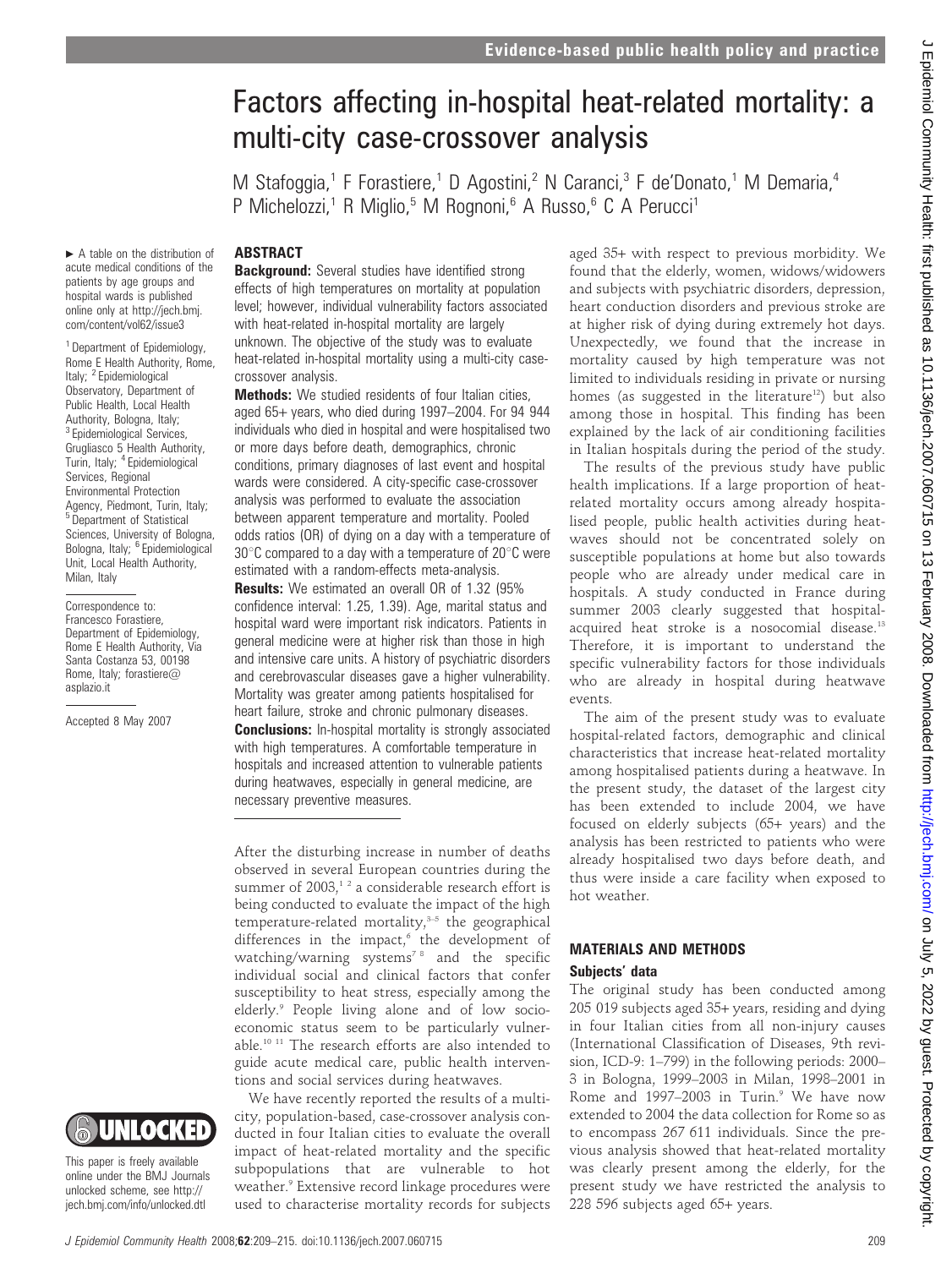# Evidence-based public health policy and practice

Data sources were the Regional Registers of Causes of Death (causes of deaths already coded) and the Regional Hospital Discharge files (which include hospitalisations in public and private hospitals nationwide of all resident citizens). A record linkage was performed (using the individual fiscal code) to attribute hospitalisation history of the past two years for each deceased subject. We collected information on gender, age, marital status, median income of the census block of residence and location of death. The information on income was used to attribute to each subject a socioeconomic level according to one of four categories from the city-specific distribution: up to the 20th percentile, 20th–50th percentile, 50th–80th percentile and 80th–100th percentile. These percentiles were chosen to better discriminate between extreme and intermediate social conditions. The use of city-specific distributions, rather than the cumulative one, was motivated by the city-specific analysis in the first stage (see below) and the need to better represent local situations. Given the administrative nature of our sources, we could not collect other individual factors, like tobacco smoke or alcohol consumption.

Considering location of death, date of hospitalisation and date of death, we distinguished between those who died in a nursing home, died out of hospital, died in hospital and were hospitalised during the last two days before death, died in hospital and were hospitalised two or more days before death. For the latter subgroup, we considered the type of the hospital (public under the Italian National Health Service (NHS), private but with a financial agreement with the NHS, and entirely private) and the specific hospital ward where the patient was present two days before death (general medicine, medical or surgical wards with low-moderate care load, medical or surgical wards with high care load, intensive care units).

For each individual, all hospital admissions during the two years preceding death (excluding the last 28 days) were selected, considering both primary causes of admission and secondary contributing diagnoses. Each subject was classified according to having been hospitalised for a list of 26 groups of diagnoses chosen by adapting the Elixauser list of comorbidities.14 The 28 day window was applied to distinguish between chronic conditions and a sudden deterioration of health in the few weeks or days before death.

Finally, we evaluated the acute clinical conditions that contributed to the fatal outcome considering a selected group of conditions noted as primary diagnoses on the hospitalisation records during the last 28 days. In most of the cases, the hospitalisation record was the last one on which the fatal outcome was recorded.

#### Environmental data

Daily information on temperature, humidity and barometric pressure were provided by the Italian Air Force Meteorological Service. The average of the current and the preceding day mean apparent temperature (lag 0–1) was used as the exposure variable<sup>15</sup> on the basis of previous investigations.<sup>12</sup> Apparent temperature is a composite index which combines information from air temperature and humidity, and better takes into account the actual physical stress in the warmer days. We also collected daily mean data on particulate matter with aerodynamic diameter lower than 10  $\mu$ m, PM<sub>10</sub> (lag 0-1), and ozone (daily maximum 8-hour running mean, lag 0) from the regional environmental protection agencies, since air pollution has been associated with short-term increase in mortality (a separate report on air pollution and mortality is in preparation).

#### Data analysis

The methods for data analysis have been extensively explained elsewhere.<sup>9</sup> Briefly, the association between apparent temperature and daily mortality was analysed using the case-crossover approach,<sup>16</sup> with the time-stratified strategy for the selection of control days.17 Each case-day was compared with a set of control-days matched on the year, month and day of the week by fitting a city-specific conditional logistic regression model, and the results were finally pooled in a random-effects metaanalysis.18

Since the relation between temperature and mortality turned out to be J-shaped, we first explored the concentration-response function by adapting a cubic penalised spline of apparent temperature for each centre, and then approximated the smooth curves with three straight lines so as to simplify the relation while at the same time taking into account the main curvature of the function. The models also controlled for  $PM_{10}$ , influenza epidemics (defined on the basis of the weekly estimates of influenza incidence, as reported by the Italian NHS), population decrease during the vacation periods, holidays and barometric pressure, while time-trends and day of the week were controlled for by design. No need to control for ozone was evident from exploratory analyses.

The results are expressed as pooled odds ratios (OR), with 95% confidence intervals (95% CI), of dying on a day with a  $30^{\circ}$ C apparent temperature relative to a day with a  $20^{\circ}$ C apparent temperature. We investigated the potential effect modification of sociodemographic characteristics, hospital characteristics, chronic and acute clinical conditions by calculating ORs in the subgroup of interest and in the reference category. Since possible effect modification may be due to age differences of the compared subgroups, all the analyses were repeated with adjustment for age (three groups, 65–74, 75–84 and 85+) using as standard weights the frequency distribution of age in the whole population. The relative effect modification (REM) index, calculated as the ratio between the OR of the specific category by the OR of the reference category, provides a useful measure of effect modification together with its p value.

### RESULTS

Rome is located in central Italy and it is the largest city in the study; Turin, Milan and Bologna are located in northern Italy, are smaller than Rome and have slightly different meteorological conditions. Environmental data and city-specific mortality counts by place of death are reported in table 1.

Rome displays the most concentrated distribution of mean apparent temperature, while Bologna and Milan the most dispersed. The difference between apparent temperature in casedays and the respective control-days, considered the relevant exposure indicator in case-crossover studies,<sup>19</sup> is also reported. We computed the differences between all control-days and their case-day so that the different number of control-days (three or four) was considered. The four distributions are centred on zero, and show little difference in the interquartile ranges between cities, with Rome having slightly less variability. At the bottom of the table, the city-specific numbers of subjects are shown. Out of a total of 228 596 individuals older than 64 years, 10 041 died in a nursing home (information available for Milan and Turin only), 96 451 died out of hospital, 27 155 died within the two days after being hospitalised, and 94 944 died two days or more after hospitalisation (five missing information for Bologna).

The overall OR for the total population of 65+ years of the four cities was 1.40 (95% CI: 1.29 to 1.51)—namely, there was a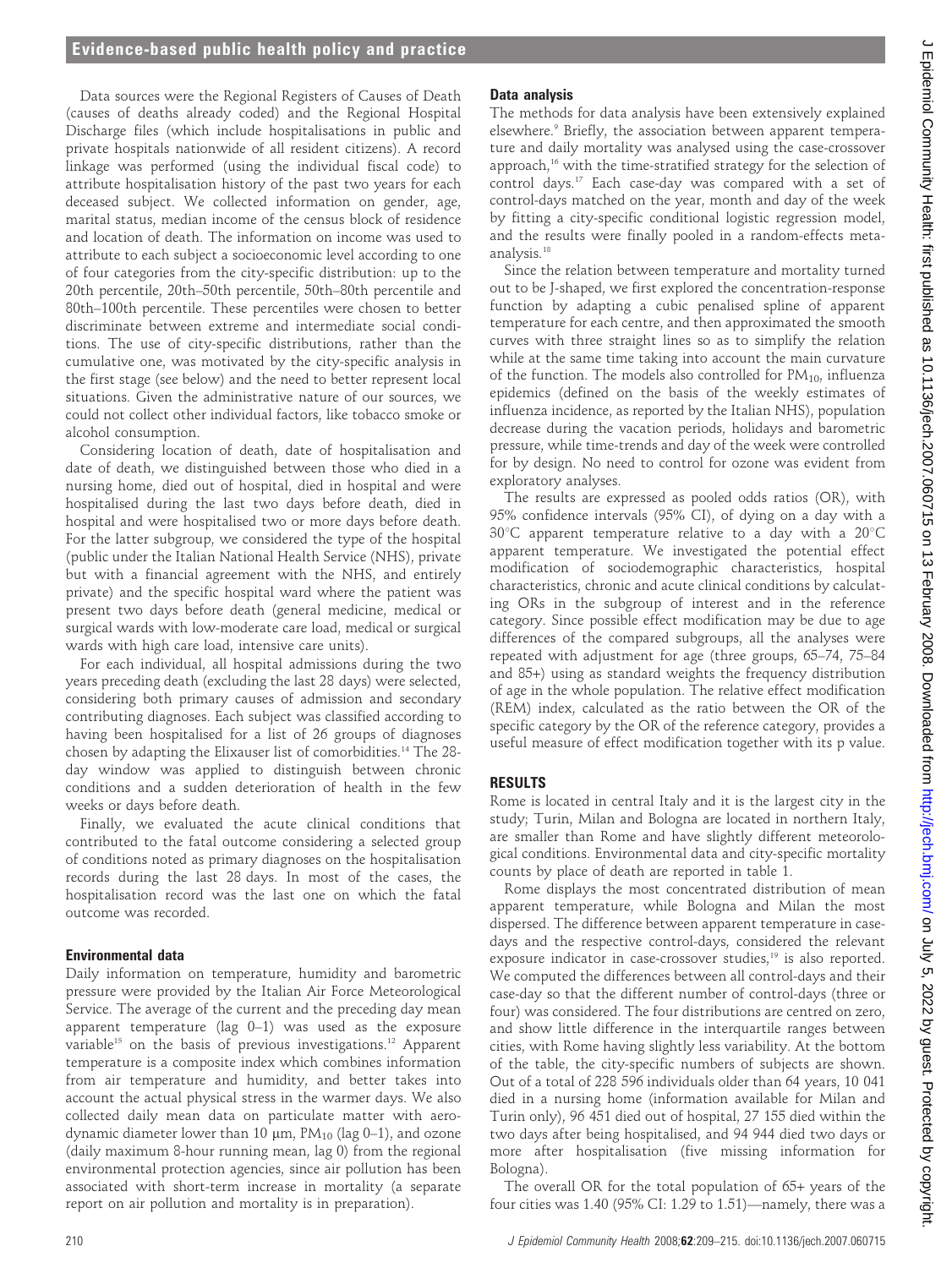| Environmental variables and number of deaths (age 65+ years) in the four Italian cities<br>Table 1 |                  |                   |                  |                   |  |  |
|----------------------------------------------------------------------------------------------------|------------------|-------------------|------------------|-------------------|--|--|
|                                                                                                    | Bologna (2000-3) | Milan (1999-2003) | Rome (1998-2004) | Turin (1997-2003) |  |  |
| <b>Environmental variables</b>                                                                     |                  |                   |                  |                   |  |  |
| Apparent temperature (°C)                                                                          |                  |                   |                  |                   |  |  |
| Mean (SD)                                                                                          | 13.8 (10.0)      | 14.3(10.4)        | 15.7(8.6)        | 11.9(9.4)         |  |  |
| Min                                                                                                | $-5.8$           | $-6.1$            | $-2.8$           | $-6.0$            |  |  |
| Max                                                                                                | 33.9             | 37.5              | 33.3             | 33.2              |  |  |
| Percentiles                                                                                        |                  |                   |                  |                   |  |  |
| 25th                                                                                               | 5.0              | 5.4               | 8.4              | 3.7               |  |  |
| 50th                                                                                               | 13.3             | 13.6              | 15.4             | 11.2              |  |  |
| 75th                                                                                               | 22.1             | 23.1              | 22.8             | 19.8              |  |  |
| Difference of apparent temperature between<br>"case-day" and "control-days" (°C)                   |                  |                   |                  |                   |  |  |
| Mean (SD)                                                                                          | 0.2(4.8)         | 0.1(4.8)          | 0.1(4.5)         | 0.1(4.8)          |  |  |
| Min                                                                                                | $-21.1$          | $-23.6$           | $-16.6$          | $-20.9$           |  |  |
| Max                                                                                                | 21.1             | 23.6              | 16.6             | 20.9              |  |  |
| Percentiles                                                                                        |                  |                   |                  |                   |  |  |
| 25th                                                                                               | $-3.0$           | $-3.0$            | $-2.8$           | $-3.0$            |  |  |
| 50th                                                                                               | 0.2              | 0.1               | 0.1              | 0.1               |  |  |
| 75th                                                                                               | 3.3              | 3.3               | 3.0              | 3.2               |  |  |
| Barometric pressure (hPa)                                                                          |                  |                   |                  |                   |  |  |
| Mean (SD)                                                                                          | 1016(7.4)        | 1016(7.4)         | 1015(6.6)        | 1017(7.6)         |  |  |
| PM <sub>10</sub> ( $\mu$ g/m <sup>3</sup> )                                                        |                  |                   |                  |                   |  |  |
| Mean (SD)                                                                                          | 50.4(31.7)       | 56.7 (37.4)       | 47.3 (19.8)      | 65.5 (34.8)       |  |  |
| Ozone ( $\mu$ g/m <sup>3</sup> ) (April to September)                                              |                  |                   |                  |                   |  |  |
| Mean (SD)                                                                                          | 102.2 (35.9)     | 117.4 (42.6)      | 110.8 (30.5)     | 100.8 (39.0)      |  |  |
| <b>Population under study</b>                                                                      |                  |                   |                  |                   |  |  |
| No of deaths $(\%)$ , age 65+ years                                                                | 14 838 (100.0)   | 45 818 (100.0)    | 123 484 (100.0)  | 44 456 (100.0)    |  |  |
| Location of death                                                                                  |                  |                   |                  |                   |  |  |
| Nursing home                                                                                       |                  | 6868 (15.0)       |                  | 3173(7.1)         |  |  |
| Out of hospital                                                                                    | 6105 (41.1)      | 18 354 (40.1)     | 59 524 (48.2)    | 12 468 (28.1)     |  |  |
| In hospital $(<$ 2 days)                                                                           | 2870 (19.4)      | 4422 (9.6)        | 10 937 (8.9)     | 8926 (20.1)       |  |  |
| In hospital $(\geq 2$ days)                                                                        | 5858 (39.5)      | 16 174 (35.3)     | 53 023 (42.9)    | 19 889 (44.7)     |  |  |

40% increase in mortality at  $30^{\circ}$ C when compared with  $20^{\circ}$ C after adjustment for several factors. Figure 1 shows how the association between temperature and mortality varies by location of death, with the highest OR recorded for subjects in nursing homes or in hospital for less than two days (OR: 1.63; 95% CI: 1.42 to 1.86, and OR: 1.46; 95% CI: 1.26 to 1.70, respectively) and an intermediate effect was estimated for outof-hospital deaths (OR: 1.40; 95% CI: 1.26 to 1.55), whereas subjects hospitalised for more than two days who died in hospital had an OR of 1.32 (1.25 to 1.39), which is the lowest effect but still highly statistically significant.

All the additional analyses were restricted to the last subgroup of subjects already within a hospital when exposed to the lagged apparent temperature.

Table 2 shows the results of the subgroup analysis by sociodemographic and hospital characteristics.

Unadjusted and age-adjusted ORs are reported, with the summary index of relative effect modification (REM) and p values. Gender does not seem to play an important role in the temperature-mortality association in this population (although a slightly higher risk is present among women), while age increases the risk of heat-related death with a higher odds ratio (1.50; 95% CI: 1.35 to 1.66) found for those 85+ years. Not married, divorced and widowed patients were at higher risk of dying from heat stress (OR: 1.42) than married people (OR: 1.16), and the difference remains when adjusting for age. Income shows a uniform effect among the four categories. The risk of dying was not modified by the type of hospital, whereas the specific hospital ward was a significant effect modifier in the analysis not adjusted for age, with subjects in general medicine having a higher risk of death (OR: 1.40) than those hospitalised in other wards, suggesting a reduction of the risk in the more specialised departments and intensive care units. However, this pattern was less clear when adjusting for age.

The simultaneous effect modification by age (three classes) and hospital ward is reported in table 3.

In all age groups, subjects in general medicine were always at high and statistically significant risk of dying due to high temperature. However, people younger than 85 years were less affected by high summer temperatures when they were admitted in wards other than general medicine and the effect becomes nil in intensive care units. These differences, however, do not hold for the 85+ years age group, where the point estimate for those in intensive care units (a total of 1505 subjects) is the highest (OR: 1.82; 95% CI: 1.20 to 1.77). The online table reports the distribution of acute medical conditions of the patients by age groups and hospital wards. The relative frequencies of various conditions, especially acute myocardial infarction and cerebrovascular diseases, are different by ward type, but these differences are similar across the age groups investigated.

Table 4 shows the unadjusted and age-adjusted ORs for 26 groups of diagnoses figuring as the primary or secondary cause of hospital admission in the two years before death, with the exclusion of the last four weeks. The REM indicates the comparison between the subjects with the specific condition and those without it.

Psychiatric disorders and cerebrovascular diseases are the most important effect modifiers with ORs of 2.05 (1.44 to 2.93)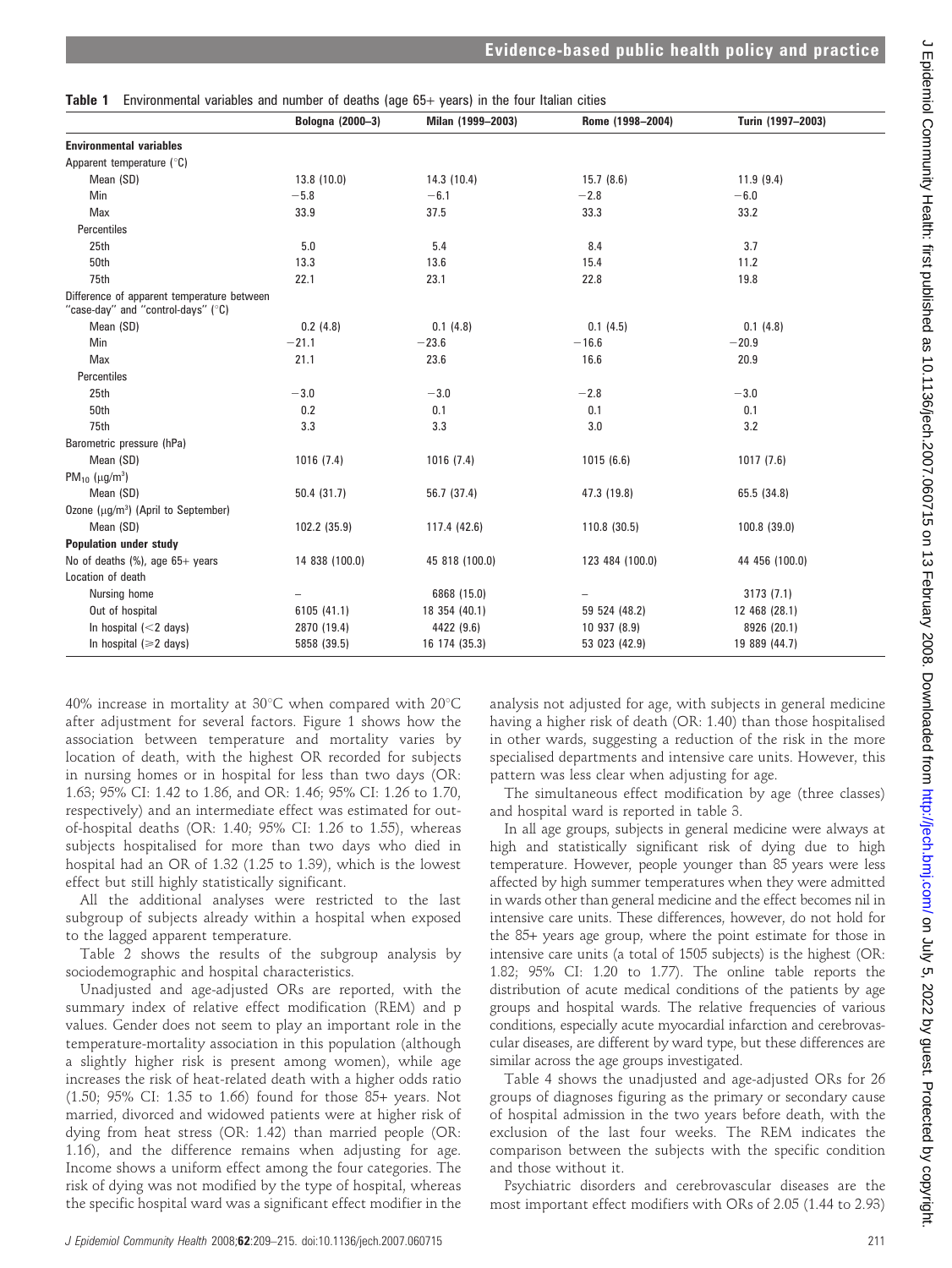Table 2 Risk of dying on days with a mean apparent temperature of 30°C (lag 0–1) versus days with a temperature of 20°C among people age 65+ years dying in hospital and already in hospital two days before death: effect modification by age, gender, socioeconomic characteristics, hospital ward and type of hospital

|                              | $No$ $(\%)$ | OR (95% CI)*<br>(unadjusted) | OR (95% CI)*<br>(age-adjusted) | REM indext<br>(p value) |
|------------------------------|-------------|------------------------------|--------------------------------|-------------------------|
| Total $(65 + \text{years})$  | 94944 (100) | 1.32 (1.25 to 1.39)          | 1.32 (1.25 to 1.39)            | $(-)$                   |
| Age (years)                  |             |                              |                                |                         |
| $65 - 74$                    | 26763 (28)  | 1.23 (1.12 to 1.35)          | 1.23 (1.12 to 1.35)            | $1.00(-)$               |
| $75 - 84$                    | 38938 (41)  | 1.26 (1.13 to 1.39)          | 1.26 (1.13 to 1.39)            | 1.02(0.784)             |
| $85+$                        | 29243 (31)  | 1.50 (1.35 to 1.66)          | 1.50 (1.35 to 1.66)            | 1.22(0.005)             |
| Gender                       |             |                              |                                |                         |
| Men                          | 47476 (50)  | 1.26 (1.14 to 1.39)          | $1.30$ (1.21 to 1.41)          | $1.00(-)$               |
| Women                        | 47468 (50)  | 1.38 (1.28 to 1.48)          | 1.38 (1.28 to 1.48)            | 1.06(0.307)             |
| Marital status <sup>+</sup>  |             |                              |                                |                         |
| Married                      | 17083 (47)  | $1.16$ (1.01 to 1.34)        | 1.16 $(1.02 \text{ to } 1.32)$ | $1.00(-)$               |
| Not married/widowed/divorced | 18974 (53)  | 1.42 (1.27 to 1.57)          | 1.38 (1.24 to 1.54)            | 1.19(0.040)             |
| Income (area level)          |             |                              |                                |                         |
| 20th percentile              | 20756 (22)  | 1.33 (1.09 to 1.63)          | $1.35$ (1.10 to 1.66)          | $1.00(-)$               |
| 20th-50th percentile         | 29915 (32)  | 1.35 (1.20 to 1.52)          | $1.36$ (1.23 to 1.51)          | 1.01(0.926)             |
| 50th-80th percentile         | 27533 (29)  | $1.37$ (1.24 to 1.51)        | $1.37$ (1.22 to 1.53)          | 1.01(0.920)             |
| 80th-100th percentile        | 16205 (17)  | 1.22 (1.08 to 1.38)          | 1.24 (1.10 to 1.40)            | 0.92(0.475)             |
| Type of hospital             |             |                              |                                |                         |
| Public                       | 53512 (72)  | 1.29 (1.21 to 1.38)          | 1.33 (1.24 to 1.43)            | $1.00(-)$               |
| Semi-public                  | 11742 (16)  | 1.29 (1.11 to 1.49)          | 1.31 $(1.13 \text{ to } 1.51)$ | 0.98(0.802)             |
| <b>Privates</b>              | 9570 (13)   | 1.35 (1.14 to 1.60)          | $1.35$ (1.13 to 1.60)          | 1.01(0.917)             |
| Ward of the hospital         |             |                              |                                |                         |
| General medicine             | 53481 (56)  | $1.40$ (1.31 to 1.51)        | $1.40$ (1.30 to 1.51)          | $1.00 (-)$              |
| Low-care load                | 24299 (26)  | $1.30$ (1.17 to 1.45)        | 1.35 (1.21 to 1.50)            | 0.96(0.531)             |
| High-care load               | 5791 (6)    | 1.10 (0.89 to 1.35)          | 1.13 (0.90 to $1.41$ )         | 0.80(0.067)             |
| Intensive care               | 10573 (11)  | 1.08 (0.92 to 1.26)          | 1.24 (1.03 to 1.50)            | 0.88(0.236)             |

\*Odds ratio (OR) and 95% confidence intervals (CI). Results in italics are from random effects models.

{REM, relative effect modification index is calculated as the ratio between the specific OR and the OR from the reference category (from the age-adjusted model).

{Milan and Turin only. 1Bologna, Milan and Rome only.

and 1.50 (1.32 to 1.70), respectively, and p values of REM Indexes lower than 0.10. In addition, a previous diagnosis of diseases of the central nervous system (other than paralyses), heart conduction disorders and hip fracture seem to confer a higher vulnerability, although the p values for REM are far from significant. On the contrary, hospitalised subjects with a previous history of cancer or with fluid and electrolyte disorders



**Figure 1** Risk of dying in the  $65+$  age group on days with a mean apparent temperature of  $30^{\circ}$ C (lag 0-1) versus days with a temperature of 20 $\degree$ C, by place of death. Combined results for the four Italian cities.

have a lower relative risk of dying during hot days (OR: 1.18; 95% CI: 1.03 to 1.36 and OR: 0.94; 95% CI: 0.63 to 1.41, respectively). No noticeable effect modification was detected for the other conditions.

When we evaluated the role of the acute conditions leading to death (table 5), heart failure (OR: 1.69; 1.34 to 2.14), cerebrovascular diseases (OR: 1.59; 1.37 to 1.84) and chronic pulmonary diseases (OR: 2.48; 1.50 to 4.09) emerged as strongly associated with heat-related mortality, with REM indexes statistically significant at the 5% level. Similarly, changes of pulmonary circulation, which is usually related to lung diseases and failure of the right side of the heart, were also associated with increase in mortality related to high temperature.

#### **DISCUSSION**

The study confirms that high summer temperatures are associated with an increase in mortality among patients already in hospital at the time of the heat stress. In the age group 65– 84 years, the hospital ward is an important effect modifier as higher heat-related mortality was found in general medicine wards, whereas no increased risk due to heat was found in intensive care units. On the other hand, for those aged 85+ this effect modification was not present. The susceptibility factors identified in this high-risk population are similar to what has been observed on the entire population living in the four cities.<sup>9</sup> Being alone (widow or not married), previous psychiatric and cerebrovascular disorders are strong risk factors as shown in the previous study, but unexpectedly there was no higher risk among women. Finally, acute heart failure (including changes of pulmonary circulation—that is, cor pulmonale), stroke and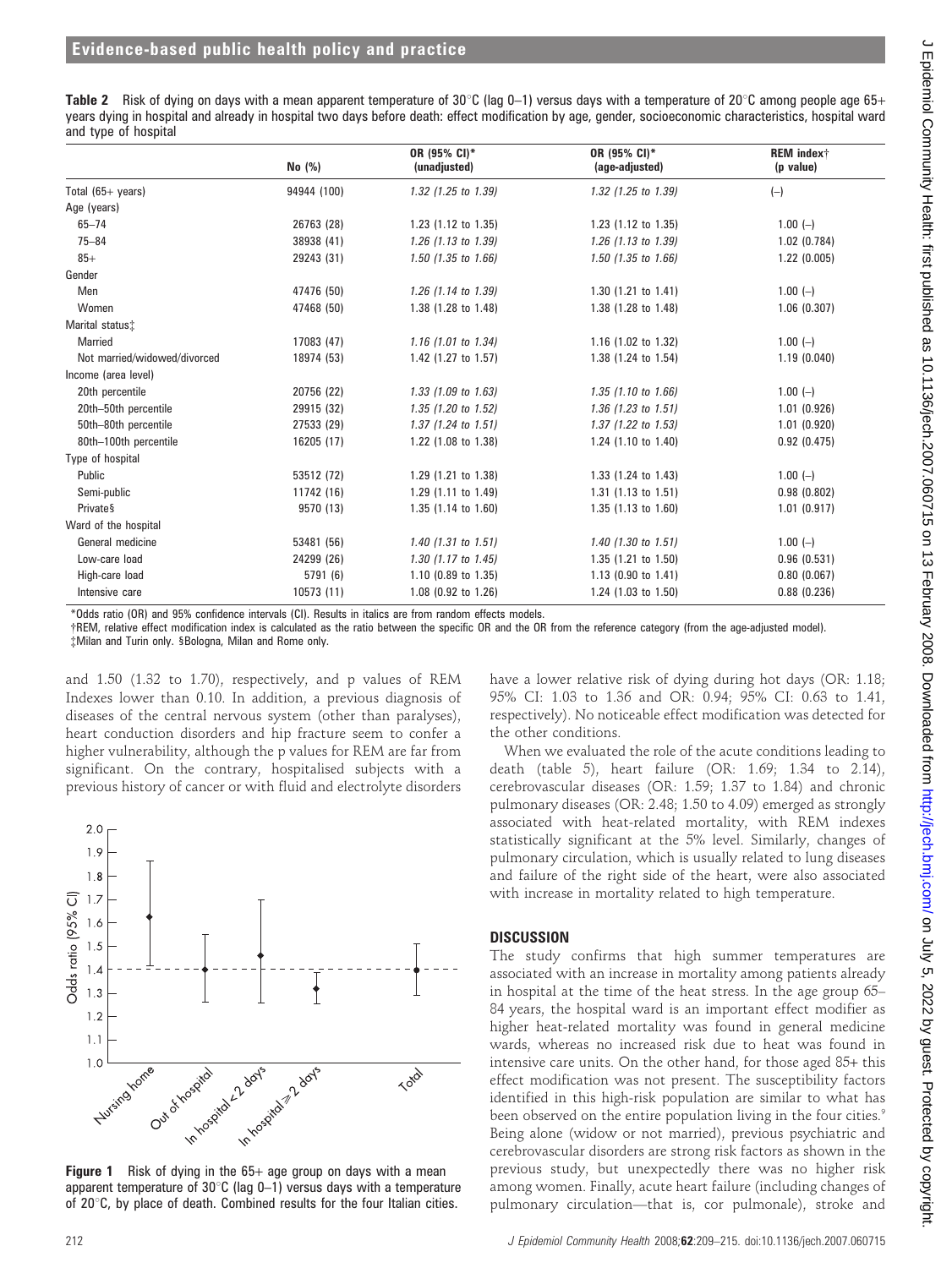|                         | years who died in hospital and were already in hospital two days before death: effect modification by age and hospital ward |       |                             |                                            |       |                            |                                            |       |                           |                                            |  |
|-------------------------|-----------------------------------------------------------------------------------------------------------------------------|-------|-----------------------------|--------------------------------------------|-------|----------------------------|--------------------------------------------|-------|---------------------------|--------------------------------------------|--|
|                         | Age 65-74 years                                                                                                             |       |                             |                                            |       | Age 75-84 years            |                                            |       | Age $85 + \gamma$ ears    |                                            |  |
| Ward of the<br>hospital | %                                                                                                                           | No    | 0R<br>$(95\% \; \text{Cl})$ | <b>REM</b> index <sup>†</sup><br>(p.value) | No    | 0R<br>$(95% \; \text{Cl})$ | <b>REM</b> index <sup>†</sup><br>(p value) | No    | 0R<br>$(95\% \text{ CI})$ | <b>REM</b> index <sup>†</sup><br>(p value) |  |
| General medicine        | 56                                                                                                                          | 11960 | $1.31$ (1.14 to 1.50)       | $1.00 (-)$                                 | 21334 | 1.39 (1.25 to 1.54)        | $1.00(-)$                                  | 20187 | $1.46$ (1.27 to 1.68)     | 1.00 $(-)$                                 |  |
| Low-care                | 26                                                                                                                          | 8295  | $1.25$ (0.91 to 1.70)       | 0.95(0.781)                                | 9892  | 1.17(1.00 to 1.38)         | 0.85(0.089)                                | 6112  | 1.62 (1.32 to 1.99)       | 1.11(0.397)                                |  |
| High-care               |                                                                                                                             | 2031  | $1.12$ (0.78 to $1.60$ )    | 0.85(0.419)                                |       | 2472 0.98 (0.71 to 1.35)   | 0.71(0.046)                                | 1288  | 1.31 (0.86 to 2.00)       | 0.90(0.644)                                |  |
| Intensive care          |                                                                                                                             | 4149  | 1.07 (0.83 to 1.38)         | 0.82(0.181)                                | 4919  | $0.92$ (0.73 to 1.16)      | 0.67(0.002)                                | 1505  | 1.82 (1.20 to 2.77)       | 1.25 (0.323)                               |  |

Table 3 Risk of dying on days with a mean apparent temperature of 30°C (lag 0–1) versus days with a temperature of 20°C among people age 65+ years who died in hospital and were already in hospital two days before death: effect modification by age and hospital ward

\*Odds ratio (OR) and 95% confidence intervals (CI). Results in italics are from random effects models.

{REM, relative effect modification index is calculated as the ratio between the specific OR and the OR from the reference category (from the age-adjusted model).

exacerbations of chronic pulmonary disease are strong risk indicators of heat-related mortality.

From the study design adopted, it is clear that we have studied a selected group of high-risk patients. For elderly people at home, living conditions including availability of air conditioning, family, social and medical support, as well as presence of chronic comorbidities are likely to be the important modifiers of the effect of summer temperatures on mortality. In the case of hospitalised patients, the hospital and ward characteristics including availability of thermal comfort, quality of medical care, and severity of the acute clinical conditions are likely important risk indicators. Unfortunately, there are no official statistics on the availability of air conditioning in Italian health care centres. It is known, however, that most of the hospitals in the cities we have investigated did not have air conditioning at

the time of the study, except for operating rooms and intensive care units. The increased risk of heat-related mortality in general medicine among 65–84-year-olds may be interpreted as the result of various factors, such as the absence of air conditioning in these wards, lower attention to the medical care needs of the patients and a specific case-mix (for example, heart failure, cerebrovascular diseases, and chronic pulmonary diseases, as indicated in the online table). However, we also found an increased heat-related mortality in intensive care units among individuals aged 85+ years that cannot be simply explained by the most common acute medical conditions of these patients (for example, myocardial infarction). It should be noted that a study conducted in France during summer 2003 suggests that heat-related deaths may be observed in intensive care during heat waves, especially if air conditioning is lacking.<sup>20</sup>

Table 4 Risk of dying on days with a mean apparent temperature of 30°C (lag 0–1) versus days with a mean apparent temperature of 20°C among people age 65+ years who died in hospital and were already in hospital two days before death: effect modification by 26 groups of diagnoses figuring either as the primary or as a secondary contributing cause of hospital admission in the two years before death, excluding last four weeks

| <b>Chronic conditions (ICD-9 code)</b>                                  | $\%$ | OR (95% CI)*<br>(unadjusted)   | OR (95% CI)*<br>(age-adjusted) | REM index <sup>†</sup><br>(p value) |
|-------------------------------------------------------------------------|------|--------------------------------|--------------------------------|-------------------------------------|
| <b>Cardiovascular diseases</b>                                          |      |                                |                                |                                     |
| Diseases of valves (ICD-9: 394.0-397.1, 424, 746.3-746.6, 093.2)        | 4.2  | $1.13$ (0.77 to $1.65$ )       | $1.15$ (0.78 to 1.70)          | 0.86(0.445)                         |
| Hypertensive disease (ICD-9: 401-405)                                   | 21.9 | $1.25$ (1.12 to 1.39)          | 1.27 $(1.14 \text{ to } 1.43)$ | 0.94(0.331)                         |
| Previous acute myocardial infarction (ICD-9: 410, 412)                  | 5.7  | 1.24 (1.00 to 1.52)            | $1.21$ (0.97 to $1.51$ )       | 0.90(0.365)                         |
| Other ischaemic heart diseases (ICD-9: 411, 413-414)                    | 15.0 | $1.31$ (1.19 to 1.49)          | 1.34 $(1.17 \text{ to } 1.53)$ | 1.00(0.997)                         |
| Diseases of pulmonary circulation (ICD-9: 415-417)                      | 2.3  | 1.06 (0.74 to 1.53)            | $1.09$ (0.70 to 1.70)          | 0.81(0.352)                         |
| Conduction disorders (ICD-9: 426)                                       | 3.2  | 1.83 (1.36 to 2.46)            | 1.67 (1.21 to 2.29)            | 1.26(0.164)                         |
| Cardiac dysrhythmias (ICD-9: 427)                                       | 17.1 | 1.40 (1.24 to 1.58)            | 1.41 (1.24 to 1.59)            | 1.06(0.386)                         |
| Heart failure (ICD-9: 428)                                              | 13.2 | 1.25 (1.09 to 1.45)            | 1.29 (1.11 to 1.49)            | 0.96(0.582)                         |
| Cerebrovascular diseases (ICD-9: 430-438)                               | 16.5 | 1.49 (1.32 to 1.68)            | 1.50 $(1.32 \text{ to } 1.70)$ | 1.15(0.063)                         |
| Diseases of arteries, arterioles, and capillaries (ICD-9: 440-448)      | 7.9  | 1.40 (1.16 to 1.68)            | 1.44 $(1.19 \text{ to } 1.75)$ | 1.08(0.428)                         |
| <b>Respiratory diseases</b>                                             |      |                                |                                |                                     |
| Pneumonia (ICD-9: 480-486)                                              | 7.4  | 1.34 (1.07 to 1.68)            | 1.32 (1.09 to 1.60)            | 0.99(0.934)                         |
| Chronic pulmonary diseases (ICD-9: 490-505)                             | 15.0 | 1.23 (1.07 to 1.40)            | 1.24 $(1.08 \text{ to } 1.42)$ | 0.92(0.281)                         |
| <b>Other diseases</b>                                                   |      |                                |                                |                                     |
| Malignant neoplasms (ICD-9: 140-208)                                    | 26.3 | 1.14 (0.97 to 1.36)            | $1.18$ (1.03 to 1.36)          | 0.85(0.032)                         |
| Disorders of thyroid gland (ICD-9: 240-246)                             | 2.6  | 1.40 $(1.02 \text{ to } 1.94)$ | $1.39$ (0.99 to 1.97)          | 1.04(0.808)                         |
| Diabetes mellitus (ICD-9: 250)                                          | 13.2 | 1.41 (1.23 to 1.62)            | 1.46 $(1.25 \text{ to } 1.70)$ | 1.10(0.246)                         |
| Disorders of fluid, electrolyte, and acid-base balance (ICD-9: 276)     | 2.0  | $1.13$ (0.69 to 1.86)          | $0.94$ (0.63 to 1.41)          | 0.70(0.091)                         |
| Obesity and other hyperalimentation (ICD-9: 278)                        | 0.8  | 1.84 (1.02 to 3.31)            | $2.18$ (0.86 to 5.50)          | 1.63(0.300)                         |
| Anaemias (ICD-9: 280-285)                                               | 10.6 | 1.25 (1.07 to 1.45)            | 1.27 $(1.09 \text{ to } 1.48)$ | 0.94(0.472)                         |
| Psychoses (ICD-9: 290-299)                                              | 4.3  | 1.98 (1.43 to 2.74)            | 2.05 (1.44 to 2.93)            | 1.56(0.016)                         |
| Depression (ICD-9: 300.4, 301.1, 309.0, 309.1, 311)                     | 1.1  | $0.99$ (0.51 to 1.90)          | 1.24 (0.47 to 3.25)            | 0.92(0.874)                         |
| Paralysis (ICD-9: 342-344)                                              | 1.6  | $1.44$ (0.97 to 2.13)          | 1.49 (0.96 to 2.30)            | 1.11(0.636)                         |
| Other disorders of the central nervous system (ICD-9: 330-341, 345-349) | 5.5  | $1.61$ (1.25 to 2.07)          | 1.58 (1.24 to 2.03)            | 1.20(0.162)                         |
| Acute and chronic liver diseases (ICD-9: 570-572)                       | 5.1  | 1.22 (0.97 to 1.54)            | 1.11 (0.79 to 1.57)            | 0.83(0.299)                         |
| Renal failure (ICD-9: 584-588)                                          | 9.6  | 1.29 (1.10 to 1.52)            | 1.33 $(1.13 \text{ to } 1.57)$ | 0.99(0.955)                         |
| Diseases of the osteomuscular system (ICD-9: 710-739)                   | 6.1  | 1.32 (1.08 to 1.62)            | 1.28 $(1.03 \text{ to } 1.59)$ | 0.96(0.725)                         |
| Hip fracture (ICD-9: 820-821)                                           | 3.4  | 1.70 (1.28 to 2.24)            | 1.66 (1.23 to 2.25)            | 1.25(0.156)                         |

\*Odds ratio (OR) and 95% confidence intervals (CI). Results in italics are from random effects models.

{REM, relative effect modification index is calculated as the ratio between the specific OR and the OR from the reference category (from the age-adjusted model).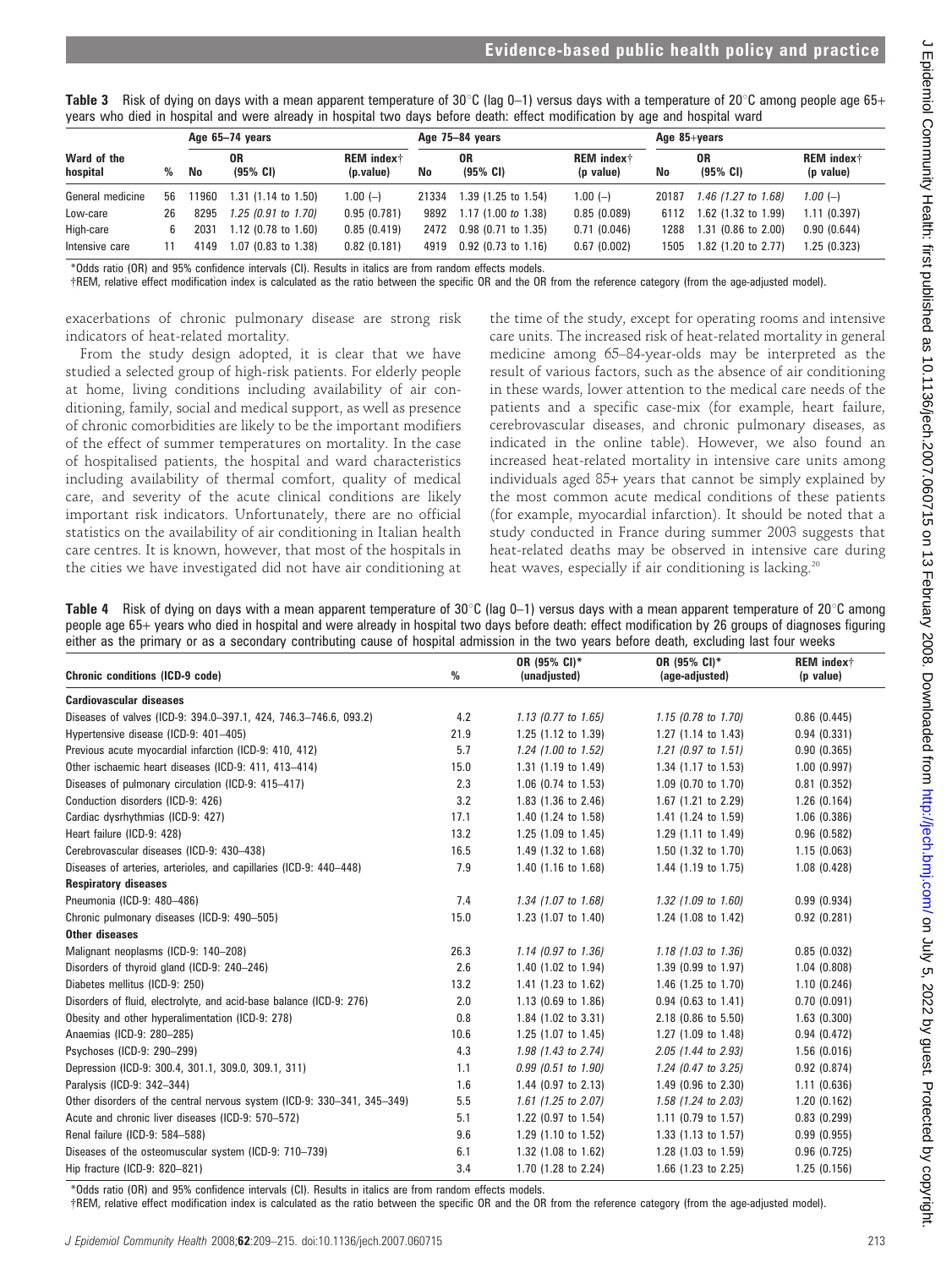| <b>Table 5</b> Risk of dying on days with a mean apparent temperature of 30°C (lag 0–1) versus days with a mean apparent temperature of 20°C among     |  |
|--------------------------------------------------------------------------------------------------------------------------------------------------------|--|
| people age 65+ years who died in hospital and were already in hospital two days before death: effect modification by nine groups of diagnoses figuring |  |
| as the primary cause of the hospital admission two days before death                                                                                   |  |

|                                                    |      | OR (95% CI)*          | OR (95% CI)*          | <b>REM</b> index <sup>†</sup> |
|----------------------------------------------------|------|-----------------------|-----------------------|-------------------------------|
| Acute conditions (ICD-9 code)                      | %    | (unadjusted)          | (age-adjusted)        | (p value)                     |
| Cardiovascular diseases                            |      |                       |                       |                               |
| Acute myocardial infarction (ICD-9: 410)           | 3.9  | $1.16$ (0.90 to 1.51) | $1.19$ (0.90 to 1.56) | 0.88(0.374)                   |
| Diseases of pulmonary circulation (ICD-9: 415–417) | 0.9  | $1.82$ (1.06 to 3.14) | 2.07 (1.04 to 4.12)   | 1.55(0.215)                   |
| Cardiac dysrhythmias (ICD-9: 427)                  | 3.1  | $1.16$ (0.86 to 1.57) | $1.18$ (0.86 to 1.61) | 0.88(0.415)                   |
| Heart failure (ICD-9: 428)                         | 5.9  | 1.66 $(1.33$ to 2.07) | 1.69 (1.34 to 2.14)   | 1.28(0.047)                   |
| Cerebrovascular diseases (ICD-9: 430-438)          | 12.9 | $1.60$ (1.39 to 1.85) | 1.59 (1.37 to 1.84)   | 1.22(0.019)                   |
| <b>Respiratory diseases</b>                        |      |                       |                       |                               |
| Pneumonia (ICD-9: 480-486)                         | 4.2  | 1.43 (1.12 to 1.83)   | 1.48 (1.14 to 1.91)   | 1.10(0.468)                   |
| Chronic pulmonary diseases (ICD-9: 490-505)        | 1.7  | 2.08 (1.33 to 3.26)   | 2.48 (1.50 to 4.09)   | 1.87(0.015)                   |
| Other diseases                                     |      |                       |                       |                               |
| Acute and chronic liver diseases (ICD-9: 570–572)  | 2.2  | 1.03 (0.67 to 1.58)   | 1.21 (0.61 to 2.43)   | 0.90(0.776)                   |
| Renal failure (ICD-9: 584-588)                     | 2.4  | $0.88$ (0.62 to 1.24) | $0.91$ (0.64 to 1.31) | 0.68(0.035)                   |

\*Odds ratio (OR) and 95% confidence intervals (CI).

{REM, relative effect modification index is calculated as the ratio between the specific OR and the OR from the reference category (from the age-adjusted model).

The increased risk found among the single and widowed people, which is similar to what has been found in the previous study conducted on out-of-hospital deaths,<sup>9</sup> indicates that family and social support may also be relevant for hospitalised patients. The lack of a family support may be associated with a more isolated hospital stay and a limited attention to individual requirements, including adequate fluid and electrolyte repletion. The attention on these aspects is usually under the control of hospital nurses who may not be in sufficient number or may lack appropriate instructions. Similarly, patients with psychiatric disorders and with a previous cerebrovascular accident, both requiring specific medical control, are more at risk of dying in the hospital during heatwaves, presumably because of inadequate medical care.

In order to discuss the specific results for the acute clinical conditions, some methodological aspects should be considered. As previously indicated, the case-crossover design is a powerful method to evaluate the effect of environmental variables and to test for effect modification. The extensive record linkage procedures of individual data from different sources offered us the opportunity to exploit individual information, a condition that is rarely available in environmental epidemiology. On the other hand, the quality of the clinical variables considered, based on hospital discharge files, suffers from a series of limitations.<sup>21</sup> We have tried to increase the sensitivity of the definition of chronic conditions by using all the hospital admissions in the 29-day to 2-year period before death and considering both primary and contributory causes. The information is independent of the patient's final outcome and possible biases can be excluded. The study of the clinical conditions which characterised the subjects in the few weeks before death is more complex. The information from the last hospitalisation record was used, which in most of the cases coincides with the fatal outcome. In order to increase the specificity of the definition, the analysis was restricted to primary causes only. However, we cannot evaluate whether the acute clinical conditions actually precede the effect of heat (in other words are real effect modifiers) or if these conditions represent the ultimate cause of death due to heat stress.

Given the limitation indicated above, it is noteworthy that heart failure, stroke and chronic pulmonary diseases are associated with an increased heat-related mortality. The results for cerebrovascular diseases are not surprising since this is a condition that has been associated with heat exposure in clinical studies, and increased platelet, red cell counts and blood viscosity have been noted among volunteers exposed to heat.<sup>22</sup> <sup>23</sup> Moreover, it has been shown that body heat stress reduces baseline cerebral blood velocity and increases cerebral vascular resistance.24 Recent clinical evidence suggests that tolerance to heat stress may be impaired in patients with cardiovascular diseases, particularly those associated with impaired ventricular function and congestive heart failure as they exhibit attenuated

# What is already known

Epidemiological research indicates that high summer temperatures are strongly associated with increased mortality in the general population. It is not known whether increase in temperature is associated with mortality among already hospitalised patients. Susceptibility factors of hospitalised subjects in relation to high temperatures are not known.

### What this paper adds

- Temperature-related mortality is high among patients already hospitalised at the time of a heatwave.
- Elderly subjects and those hospitalised in general medicine wards are especially vulnerable.
- Acute heart failure, stroke and exacerbation of chronic pulmonary diseases are associated with an increased heatrelated mortality among hospitalised patients.

# Policy implications

It emerges that the hospital care available does not provide sufficient protection to vulnerable patients, especially if they are hospitalised in general medicine and low-care wards. Better hospital conditions as well as more intensive health care for highrisk patients during the critical days of increased temperature may result in a significant health gain.